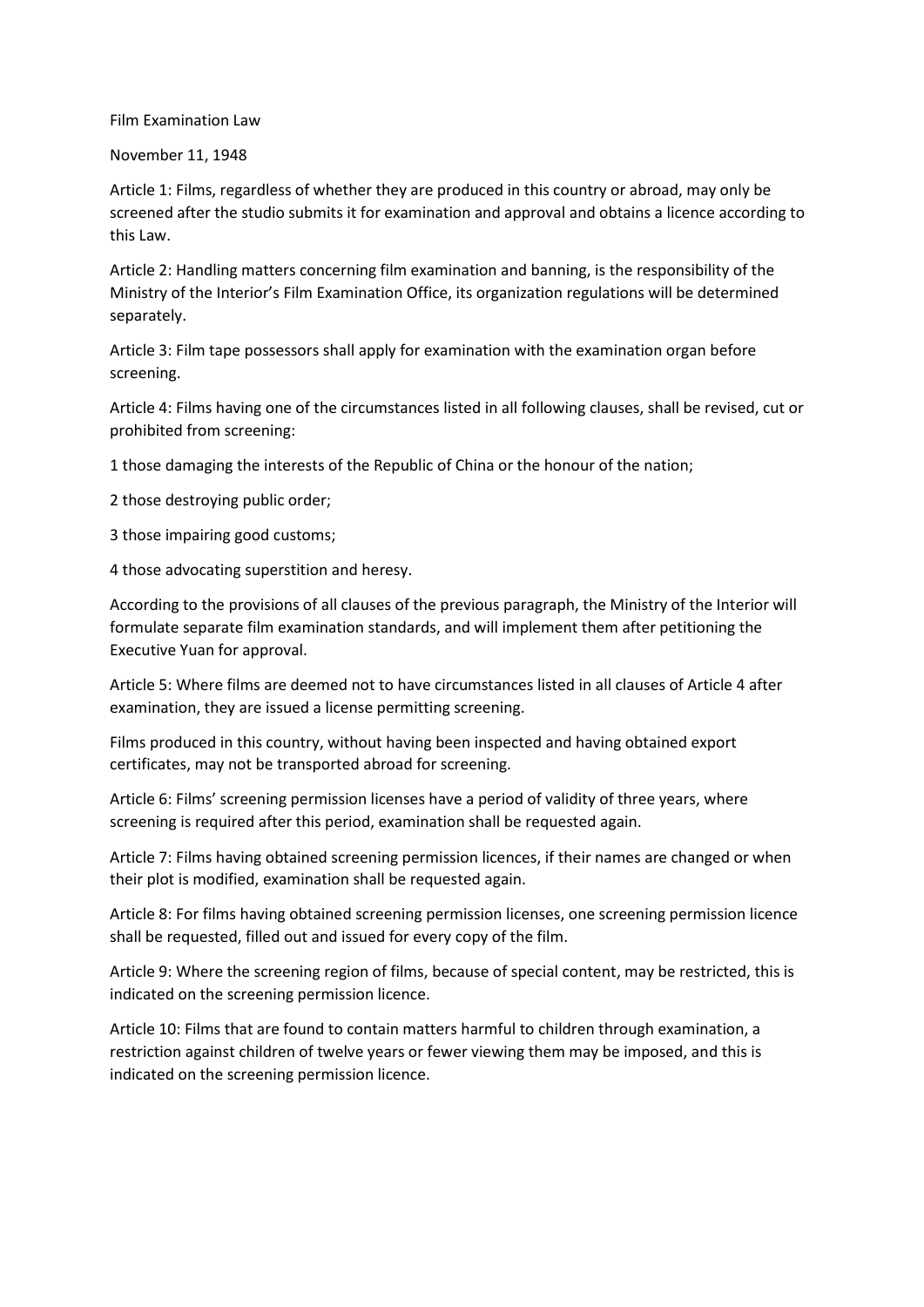Article 11: Films having obtained screening permission licenses, if the matters listed in all clauses of Article 4 become possible because of changes occurring in domestic or foreign situations, may be recalled for reinspection and reappraisal.

Article 12: Films that have been revised, cut or prohibited from screening, if the reasons for revising, cutting or prohibiting them from screening disappear because of changed circumstances, film possessors may request examination again.

Article 13: When film possessors request examination, they shall pay film examination fees of 20 Yuan per 500 metres, those shorter than 400 metres are calculated as having 500 metres, those of which registration is registered again as per the provisions of Article 6, Article 7 or Article 12, registration fees are doubled.

Article 14: Films having obtained screening permission licences, when they are screened, the screening person shall present the licence to the local controlling organ for inspection, no fees may be charged.

When films are screened as per the previous clause, if it is discovered that this exceeds the originally approved scope, the local controlling organ, apart from ceasing screening and provisionally detaining films, it shall report this to the Ministry of the Interior Film Examination Office for action.

Article 15: The Ministry of the Interior Film Examination Office may send personnel carrying certificates to go to film screening venues and conduct inspections

Article 16: Of those screening films without requesting examination as per Article 3, the films will be detained, and the film possessor is punished with a fine of 1000 to 3000 Yuan, the screening person is fined with a fine of 1000 Yuan to 2000 Yuan or cessation of business of one to three days, the detained films, if found to contain circumstances listed in all clauses of Article 4 through examination, apart from punishment, will be confiscated.

Article 17: Of those screening films without requesting examination again as per Article 6, or not requesting added screening permission licences as per Article 8, the films will be detained, the film possessor is punished with a fine of 500 Yuan to 1000 Yuan, the screening person is punished with a fine of 500 to 1000 Yuan or cessation of business of one to two days.

Films detained as per the previous clause, after imposing fines, may be requested to be examined again, or added screening permission licences may be applied for.

Article 18: Of those screening films without requesting examination again as per Article 7, the films will be detained, the film possessor is punished with a fine of 1000 to 2000 Yuan, the responsible screening person will be punished with cessation of business of one to three days.

Films detained as per the previous clause, after imposing fines, may be requested to be examined again.

Article 19: When screening films not in compliance with the provisions of Article 9 or Article 10, the screening person is punished with a fine of 500 to 1000 Yuan or cessation of business of one to two days.

Article 20: Of those counterfeiting or altering screening permission permits and screening films, the films are detained, and the person responsible for counterfeiting is punished with a fine of 1000 to 3000 Yuan, the responsible screening person is also punished with cessation of business of three